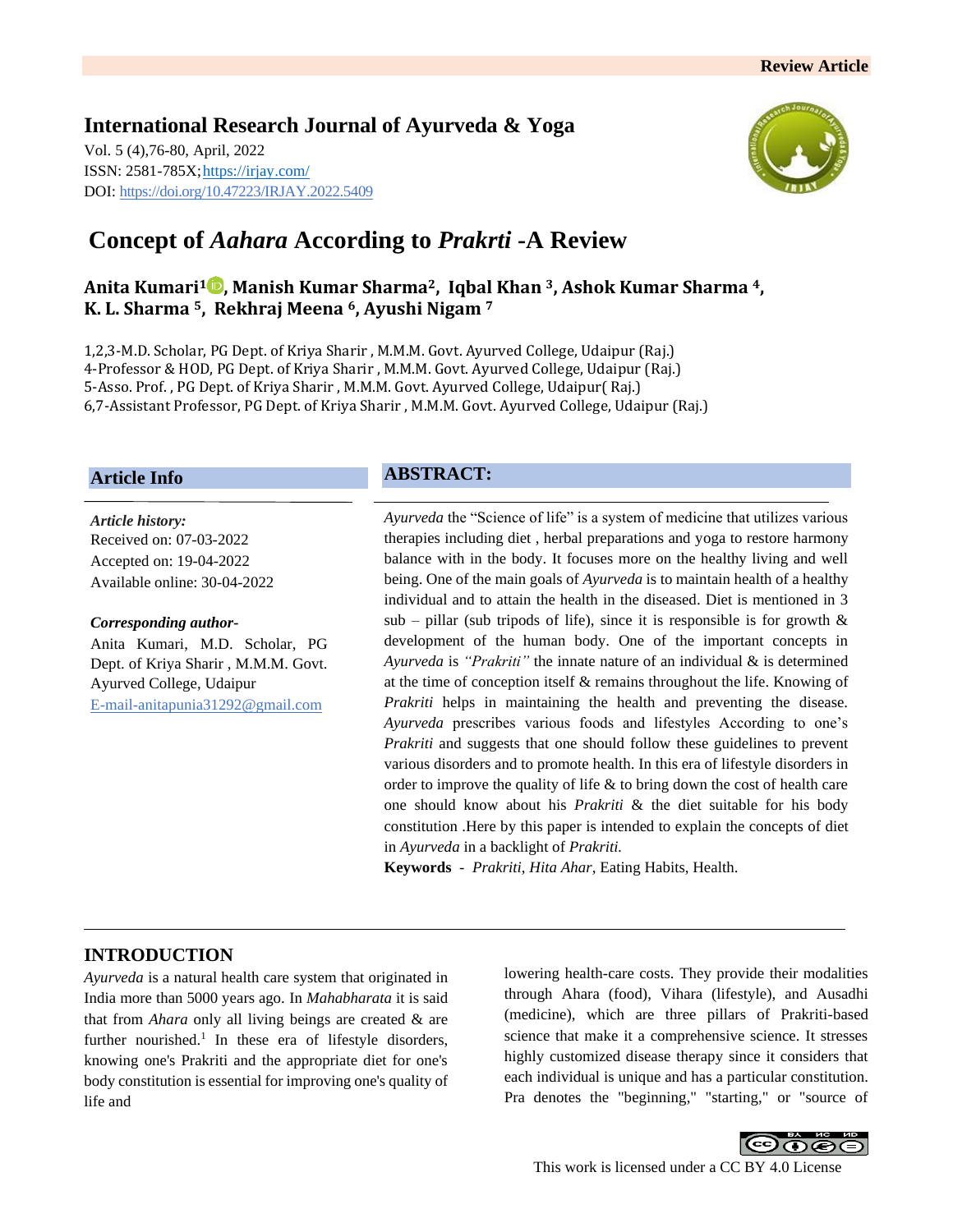origin," whereas *kti* denotes "to perform" or "to form." Prakriti denotes "natural form" or "original form" when put together. The term "*Prakti*" refers to the natural shape of the human body's construction and composition. The definition of the word 'Prakti' in the dictionary is "nature, character, and constitution, original or primary substance." *Prakriti* originated during the *Shukrashonita Samyoga* <sup>2</sup> (union of sperm and ovum) but it is determined by factors like *Shukrashonita* ( sperm and ovum), *Kaalagarhashaya* ( time of conception) *Maatura Ahara Vihara* ( mother food), *Mahabhuta Vikara* ( five fundamental elements). 3 This nature origin according to the *Doshs* predominant is of seven types they are *Vataja, Pittaja*, *Kaphaja*, *Vatapittaja*, *Pittavataja*, *Pittakaphaja*, *Tridoshaja*\*Sama* .among these types of *Prakriti Ekdoshja Prakriti* consider *Sada Atura* ( Unhealthy), *Dwidoshaja Prakriti* as *Nidana* ( Poor ) and *Sama Prakriti* as *Uttama* ( Best) *Prakriti*. According to Charak if *Vata Prakriti* person takes *Vata Prakopak Ahar*  (diet) then he/she may suffers from *Vata Vikara* (disease) and that persons *Bal* (strength), *Varna* (lustor), *Sukh*  (happiness), *Aayushya* (life) may be hampered. This is true for *Pitta* and *Kapha Prakriti* also. Therefore, according to *Acharya Charak Aahar* (diet) according *Prakriti* depends on quality of food, quantity of food, manner of intake, combination of *Aahar* and frequency of intake. 4 So if person follows diet according to *Prakriti* he survives 100 year disease free life.

#### **MATERIAL AND METHODS**

*Ayurveda* gives emphasis to *Prakriti* or body constitution on consideration of food

intake. There are three basic Doshas. There are seven types of Prakriti: Vata, Pitta, and Kapha. Every person in this world is one-of-a-kind. As a result, no single natural and healthy Aahar (diet) can be suitable for everyone to the same degree. Every person should eat a diet that is appropriate for his or her major constitutional Doshas in order to balance them in various ways.

#### *Vata Prakriti Ahar* **( Table: 1)**

*Guna of Vata Dosha* **:**Vata has Dryness, Coolness, Lightness, Microeffect, Movement, Clean and Roughness Guna.<sup>5</sup> Person will have dominance of *Tikta*, *Katu*, *Kashaya Rasa* in him. So his Diet should be consisting of *Madhura*, *Amla*, *Lavana Rasa*.

#### **Table:1(** *Vata Prakriti Ahar* **)**

*Guna of Pitta Dosha: Pitta* has Unctuous ,Hot, Penetrating quality, Fluidity*,* Sour taste, and

Pungent taste.<sup>6</sup> Person will have dominance of *Katu*, *Amla*,

*Lavana Ras.* So his diet should be rich in *Madhura, Tikta*, *Kashaya Rasa*.

*Kapha Prakriti Ahar* **– ( Table: 3)** 

*Guna of Kapha Dhatu***:** *Kapha* has Heavy, Cool, Soft, Unctuous, Sweet, Durable, and slimy.<sup>7</sup>

Person will have dominance of *Madhura* , *Amla*, *Lavana* in him. So balanced diet

for *Kapha Prakriti* should be one that is rich in *Katu*, *Tikta*, *Kashaya Rasa*.

### **DISCUSSION**

*Ayurveda* covers a massive concept on *Ahara , Vihara* and *Dincharya* .It purely emphasizes *Ahara* as a vital aspect for promotion healthy and curing the disease as according to the famous of *Ayurveda* mentioned by *Acharya Charaka. Ayurveda* says body's inner aspect i;e mind and outer aspect i;e body are soulfully interconnected Derangement in one disturbed the aspect. Human body is necessarily composed of three *Doshas Vata*, *Pitta*, *Kapha* unlike modern anatomy which comprise of various levels cell, tissues, organ and organ system in a human body, Ayurveda sums up all of the body's constituents in these three Doshas, dubbed Tryaupsthambha by Acharya Charaka. When the body is balanced, it craves foods that are good for it, but when either the mind or the body is disturbed, the outer body's connection to inner intelligence is lost, and we crave foods that are opposite to our Doshas, or we can say that "like attracts like" according to the principle of "Samanyam Vriddhikranam." For example, if Pitta increases in the body, we will have a tendency to crave more Pitta viated food, resulting in more Meals that reduce a Dosha's intensity are believed to calm it, whereas foods that raise it agitate it. Sweet ,sour, and salty foods pacify *Vata*, sweet, pungent and bitter foods decrease *Pitta*, pungent, bitter and astringent foods pacify *Kapha*.

### **CONCLUSION**

Citizens who are healthy are the foundations of any nation's development. As a result, we must work to improve the health of each individual. Physical, mental, social, intellectual, emotional, and spiritual health can all be improved by eating food that is Prakriti-balanced.

worsen the situation Every human being should be aware about nature of diet, mode of preparation and rules of intake according to their *Prakriti*. Proper knowledge of *Ayurvedic Aahar* (diet) according to *Prakriti* and its application in our daily routine is essential for healthy life.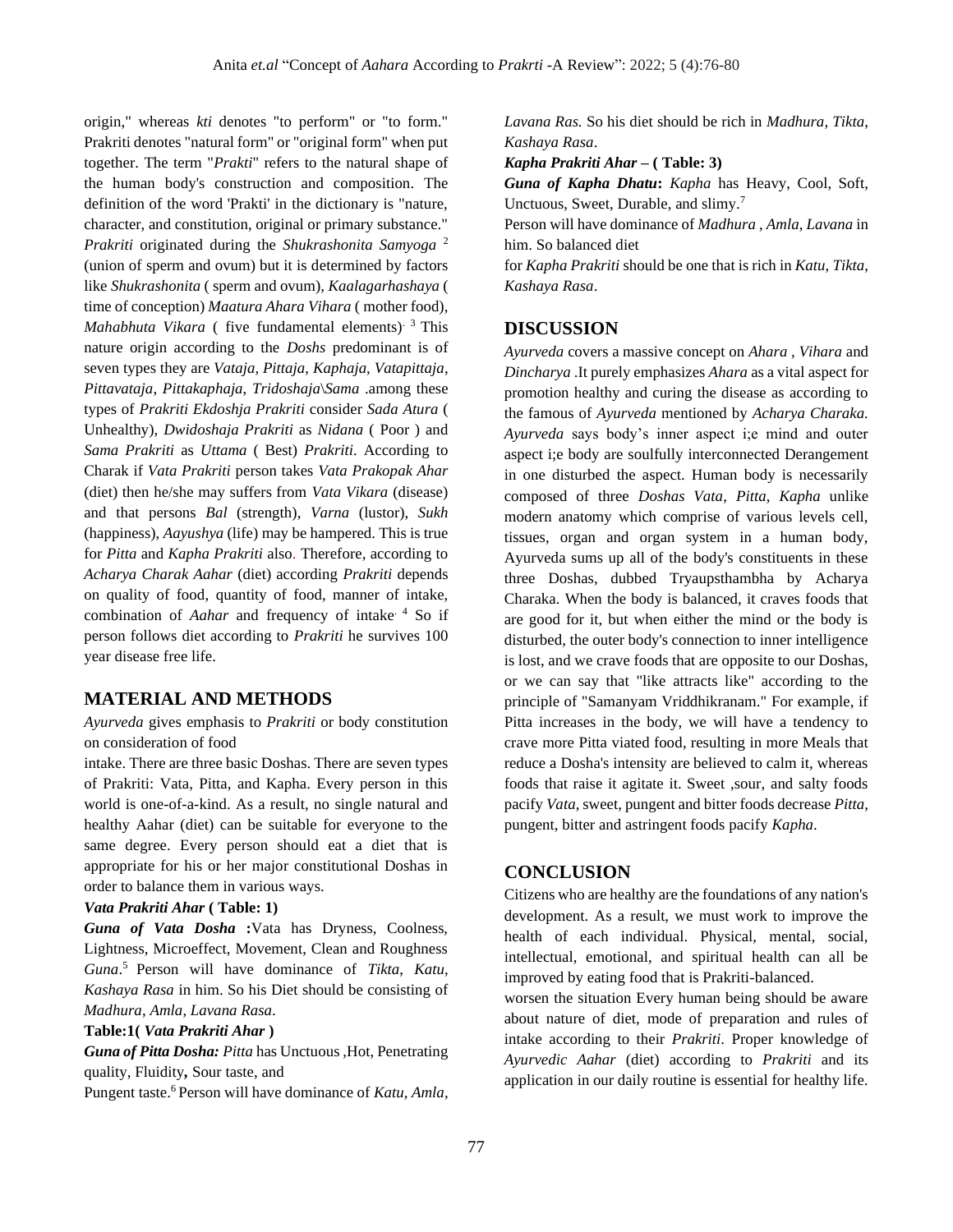# **Acknowledgements:- Nil Conflict of Interest – None Source of Finance & Support - Nil**

## **REFERENCES**

1. Ghanekara.GB Vaidyakiya Subhashitiyam ,Reprint ed. ( Chaukambha Sanskrit Sansthan ) (2003)p.69.

2. Tripathi B, Vagbhatta Ashtanga Hridaya with commentaries Sarvangasundara of Arunadutta and Ayurveda Rasayana by Hemadri. Chaukambha publication 2009 .p8.

3.Acharya YT, Agnivesha .Charaka Samhita. Ayurvedadeepika commentary by charakapani datta chaukambha publication ;2009. p 277

4.Acharya YT, Agnivesha .Charaka samhita. Ayurvedadeepika commentary by charakapani datta 6/94 chaukambha publication ;2009.

5. Acharya YT, Agnivesha .Charaka samhita. Ayurvedadeepika commentary by charakapani datta 1/58 chaukambha publication ;2009.

6. Acharya YT, Agnivesha .Charaka samhita. Ayurvedadeepika commentary by charakapani datta 1/60 chaukambha publication ;2009.

7.Acharya YT, Agnivesha .Charaka samhita. Ayurvedadeepika commentary by charakapani datta 1/61 chaukambha publication ;2009.

**How to cite this article**: Kumar A, Sharma MK, Goury IK, Sharma AK, Sharma KL, Meena R, Nigam A, Concept Of *Aahara* According To *Prakrti* -A Review" IRJAY.[online]2022;5(4);76-80. Available from: [https://irjay.com](https://irjay.com/) DOI: https://doi.org/10.47223/IRJAY.2022.5409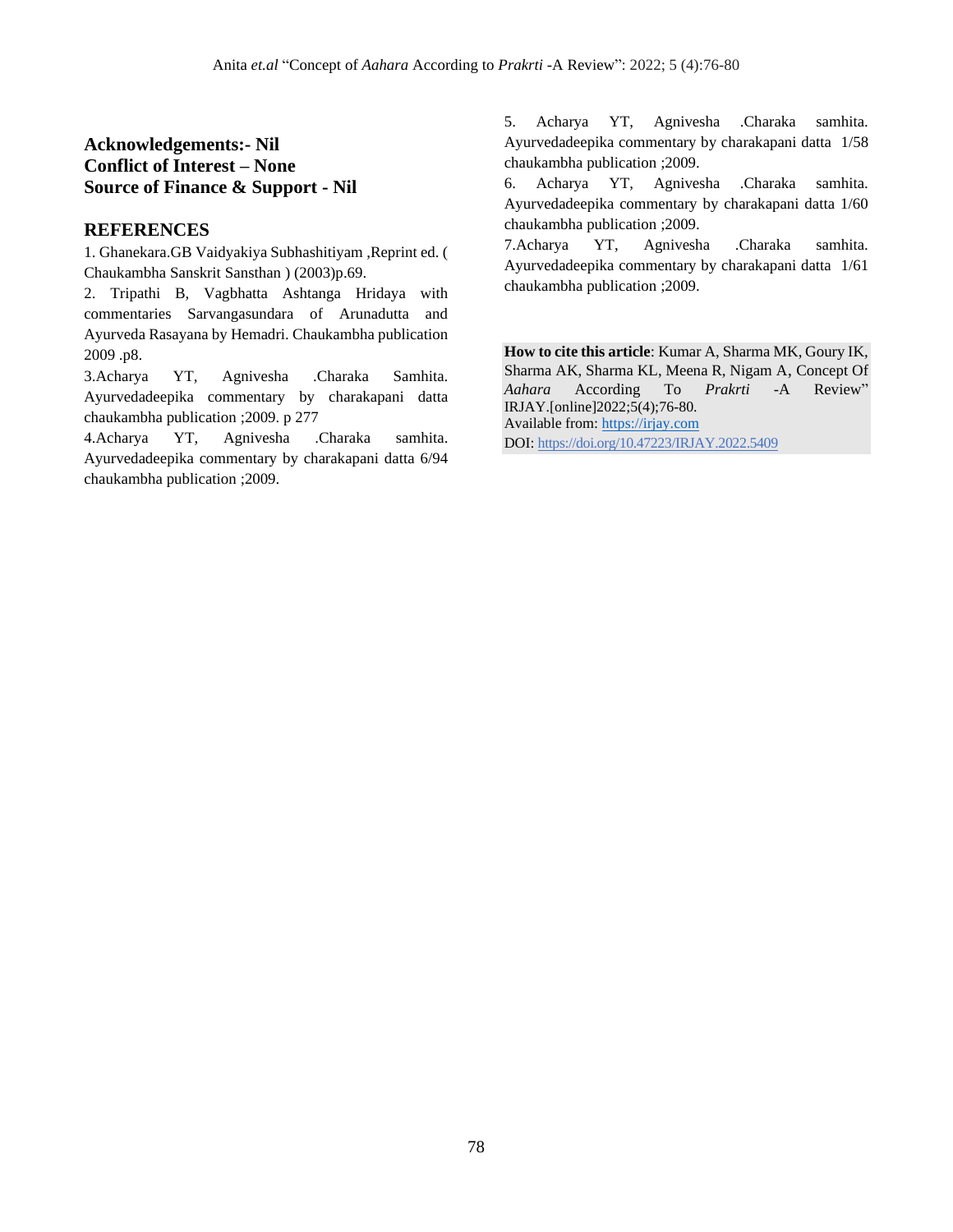| <b>Vegetables:</b> | Beet, sweet potato, cabbage, lamb's quarters, marsilea,   |
|--------------------|-----------------------------------------------------------|
|                    | drum stick, white gourd, ribbed luffa, smooth luffa,      |
|                    | white gourdmelon. lady finger, bitter gourd, sebesten,    |
|                    | tomato, pointed gourd, onion.                             |
| <b>Pulses:</b>     | Green gram and red gram or pigeon gram.                   |
| <b>Cereals:</b>    | Wheat and rice.                                           |
| <b>Fruits:</b>     | Sweet fruits, banana, pear, orange, guava, water          |
|                    | chestnut, papaya, mango, date palm, coconut, grapes,      |
|                    | sweet lemon, pomegranate, bael fruit, mulberry, fox       |
|                    | nut, almond, cashew nut, apricot and apple.               |
| <b>Condiments:</b> | Fennel, asafetida, ajwain, cardamom, basil, black         |
|                    | pepper, ginger, mint, cooked onion, lemon, mango          |
|                    | pickles, red chilly and coriander.                        |
| Others:            | Warm milk, soups, hot cereals, ghee, warm soothing        |
|                    | food, added natural fats and butter, salty sour and sweet |
|                    | tastes, cream, butter, salted nuts fresh baked breads,    |
|                    | cheese, ice cream and butter milk.                        |
| To be Avoided:     | Barley, maize, millet, black lentils, kidney beans, soya  |
|                    | beans, Chinese Beans, dry foods such as crackers,         |
|                    | popcorn and dried fruits.                                 |

| Table:1( <i>Vata Prakriti Ahar</i> ) |  |  |
|--------------------------------------|--|--|
|                                      |  |  |

| Table:2(Pitta Prakriti Ahar) |  |  |  |  |  |
|------------------------------|--|--|--|--|--|
|------------------------------|--|--|--|--|--|

| <b>Vegetables:</b>   | Sweet, bitter vegetables, radish, sweet potato, spinach,  |
|----------------------|-----------------------------------------------------------|
|                      | cabbage, lamb's quarter, marsilea, ribbed luffa, sponge   |
|                      | gourd, cucurbita, green pea, white gourd melon, bitter    |
|                      | sien, indian gooseberry, pointed gourd, Green gram,       |
|                      | cauliflower.                                              |
| <b>Pulses:</b>       | Green gram, kidney bean, pulse gram, soya bean, red       |
|                      | gram, garden pea and chinese beans.                       |
| <b>Cereals:</b>      | Wheat, barley and rice                                    |
| <b>Fruits:</b>       | Sweet and ripe fruits, banana, pear, guava, water chest   |
|                      | nut, papaya, apple, coconut, grapes, cucumber, water      |
|                      | lemon, musk lemon, plum, sweet lemon, pomegranate,        |
|                      | mulberry, fox nut, cashew nut, apricot, sugar cane,       |
|                      | carrot, pine-apple.                                       |
| <b>Condiments:</b>   | Coriander, cinnamon, cardamom, Fennel and turmeric.       |
| Others:              | Cool/warm food but not steaming hot, bitter, sweet and    |
|                      | astringent taste, cool refreshing food especially in the  |
|                      | summer, salad, ice cream, herbal tea, milk etc.           |
| <b>To be Avoided</b> | Black lentils, maize, millet, alcohol, all carbonated     |
|                      | drinks (Cold Drinks). Try to limit red meat, fried, spicy |
|                      | foods and all food with preservating.                     |
|                      |                                                           |